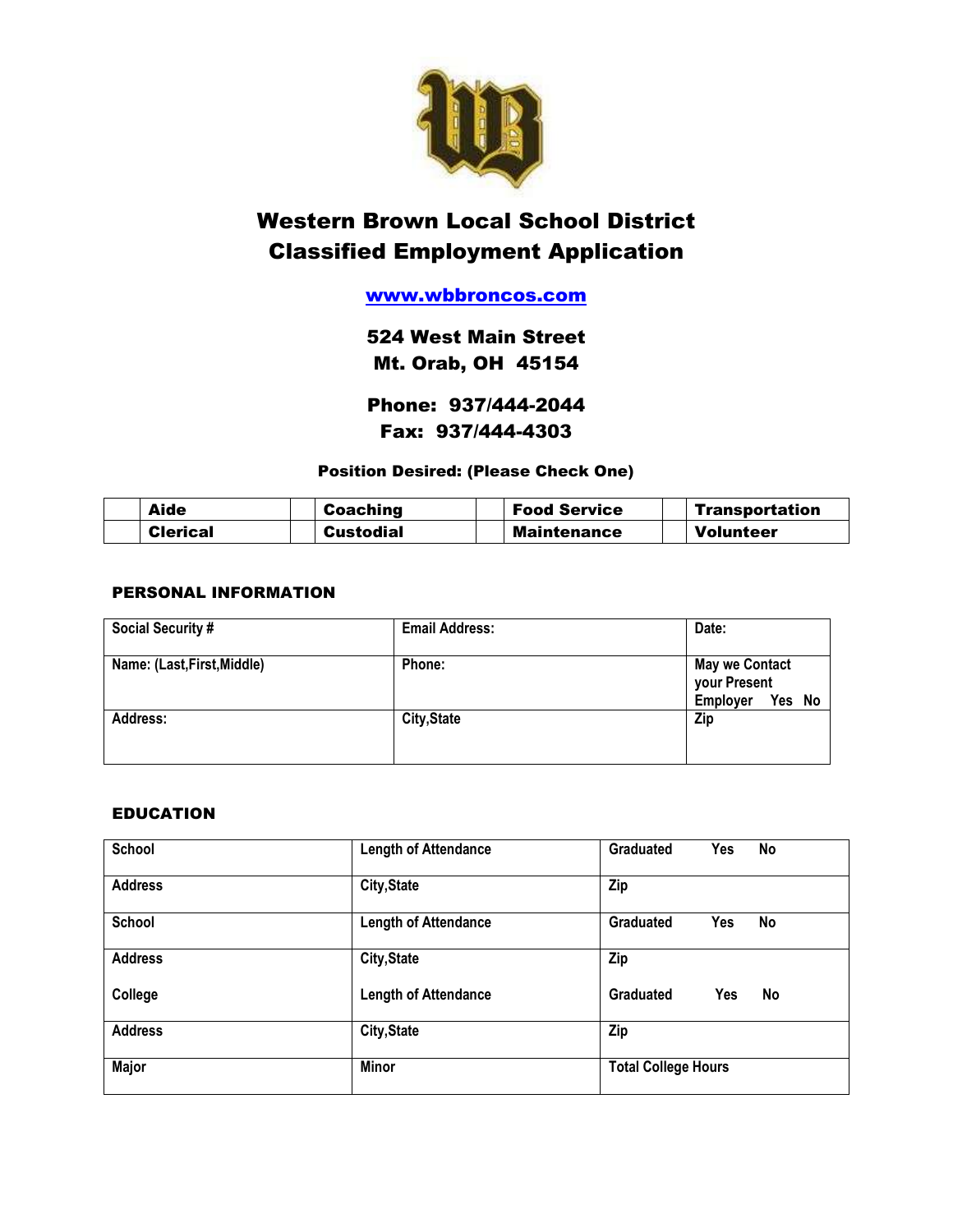# IF APPLYING FOR A TRANSPORTATION POSITION, PLEASE COMPLETE THE FOLLOWING:

| <b>Type of License</b> | <b>School District</b> | <b>Supervisor</b> | <b>From</b><br>To |
|------------------------|------------------------|-------------------|-------------------|
|                        |                        |                   |                   |
|                        |                        |                   |                   |
|                        |                        |                   |                   |

# GENERAL REFERENCES (DO NOT LIST RELATIVES)

| <b>Name</b> | <b>Occupation</b> | <b>Phone (with area code)</b> |  |
|-------------|-------------------|-------------------------------|--|
|             |                   |                               |  |
|             |                   |                               |  |
|             |                   |                               |  |

# OTHER EMPLOYMENT EXPERIENCE (LIST MOST RECENT EMPLOYER FIRST)

| <b>Company Name</b> | Supervisor                  | Phone#     |
|---------------------|-----------------------------|------------|
| <b>Address</b>      | City, State                 | Zip        |
| <b>Type of Work</b> | <b>Length of Employment</b> | From<br>To |
| <b>Company Name</b> | Supervisor                  | Phone#     |
| <b>Address</b>      | <b>City, State</b>          | Zip        |
| <b>Type of Work</b> | <b>Length of Employment</b> | To<br>From |
| <b>Company Name</b> | Supervisor                  | Phone#     |
| <b>Address</b>      | <b>City, State</b>          | Zip        |
| <b>Type of Work</b> | <b>Length of Employment</b> | To<br>From |

Military Experience \_\_Yes\_\_No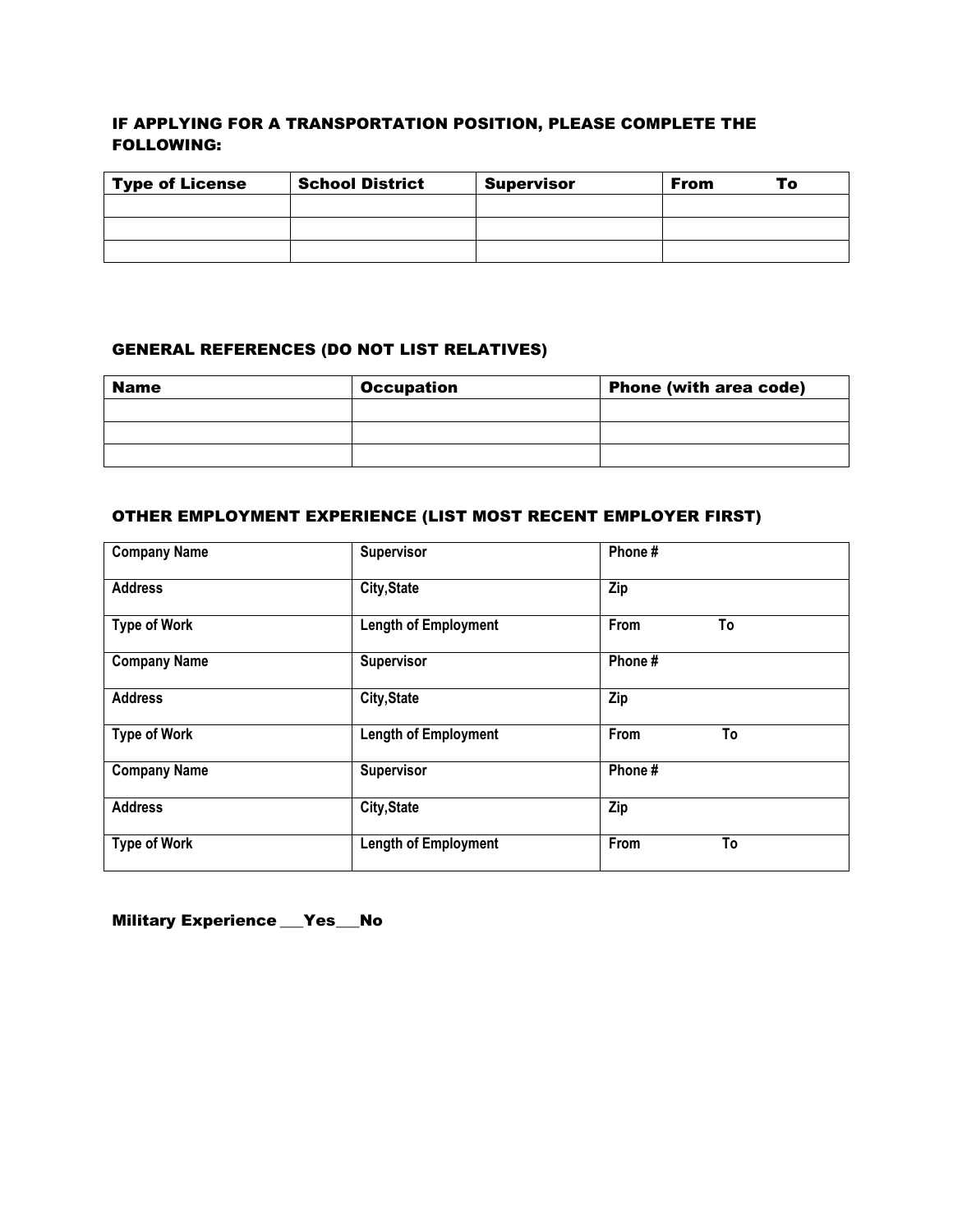## IF APPLYING FOR A MAINTENANCE POSITION (PLEASE COMPLETE THE FOLLOWING):

| <b>Experience</b>    | <b>From</b> | To | <b>Company</b> | <b>Supervisor</b> |
|----------------------|-------------|----|----------------|-------------------|
| <b>ELECTRICAL</b>    |             |    |                |                   |
| <b>PLUMBING</b>      |             |    |                |                   |
| <b>HEATING</b>       |             |    |                |                   |
| <b>CARPENTRY</b>     |             |    |                |                   |
| <b>REFRIGERATION</b> |             |    |                |                   |

## MAINTENANCE CERTIFICATIONS:

| <b>TYPE</b> |  |
|-------------|--|
| <b>TYPE</b> |  |
| <b>TYPE</b> |  |
| <b>TYPE</b> |  |

#### State reason(s) why you want to work at Western Brown:

## Mention below any additional information which might strengthen your application for this position: